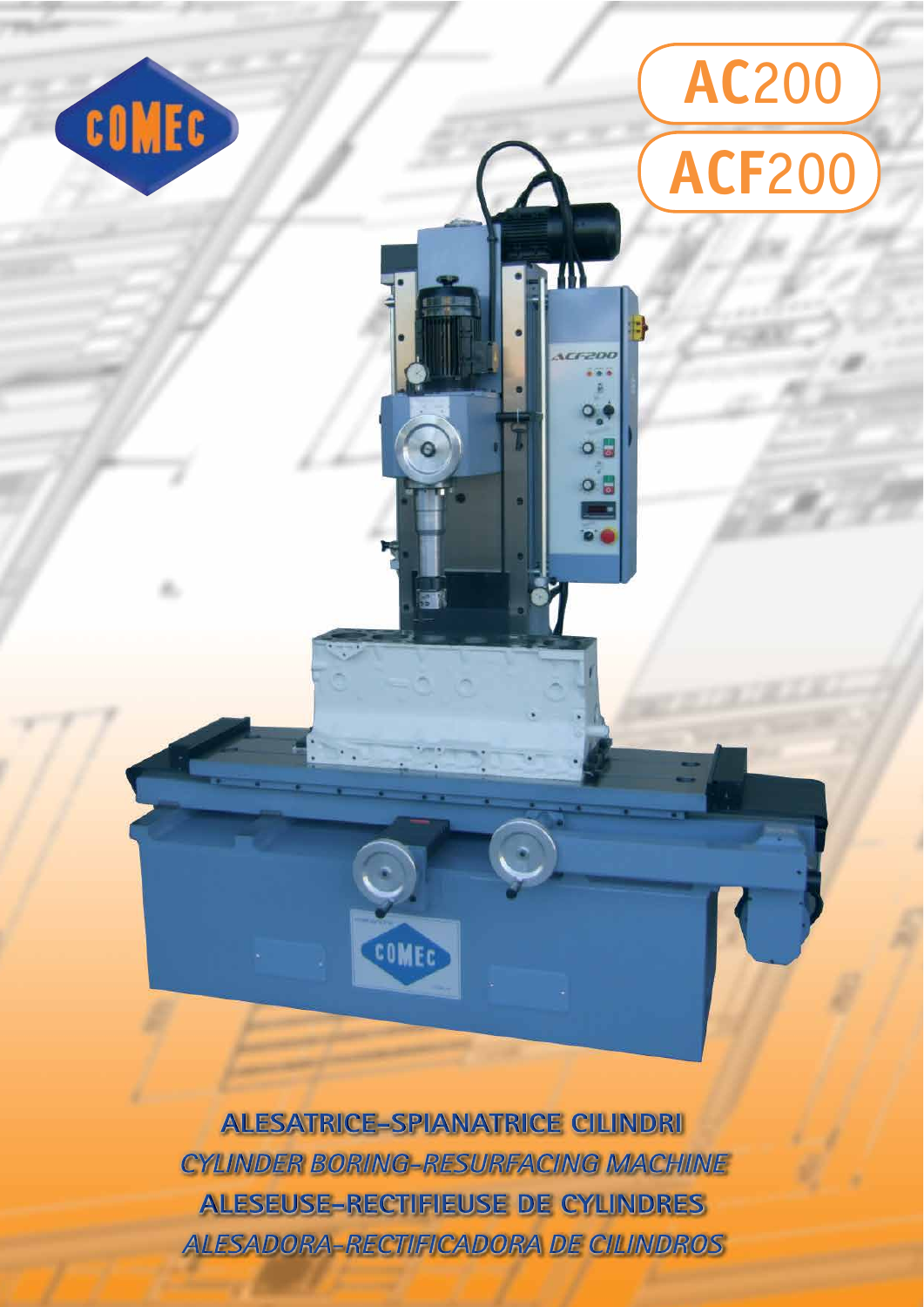- 
- Volantino per il posizionamento micrometrico della testa portabareno
- Handwheel for boring spindle micrometric positioning
- Volant pour le deplacement micrometrique de la tete porte broche
- Volantín para el posicionamiento micro métrico del husillo
- Pannello comandi a bassa tensione con · potenziometro per la regolazione velocità mandrino e display lettura del nr.di giri Low voltage convenient control panel •
- with variable spindle rotation speed control potentiometer and spindle speed digital indicator Tableau des commandes electriques centralisees a basse tension et potentiometer
- pour le réglage de vitesse rotation broche et lecteur digital des tours
- Tablero de mando en baja tensión con potenciómetro · para la regulación de la velocidad del husillo y display para lectura del número de giros (rpm)



- · Dispositivo a comparatore centesimale per il centraggio rapido dei cilindri
- Centesimal dial gauge device for quick centering of cylinders
- · Dispositif a comparateur centesimal pour le centrage rapide des cylindres
- · Dispositivo comparador centesimal para el centrado rapido de los cilindros



o

- Dispositivo centesimale di controllo · della profondità di alesatura completo di comparatore
- Boring depth device with dial indicator Dispositif centésimal pour contrôle ·
- de la profondeur d'alésage, complet avec comparateur Dispositivo centesimal de control de la ·
- profundidad de alesado, completo de comparador



- · Sistema di regolazione della corsa di alesatura con finecorsa elettrici superiore ed inferiore
- Adjustable boring head feed complete with upper and lower end-stroke switches
- · Systeme de réglage course d'alésage avec fin de cours superieur et inferieur
- · Sistema de regulación de la carrera de alesado con finales de carrera eléctricos. superior e inferior
- Volantini per gli spostamenti longitudinale · e trasversale della tavola
- Handwheels for longitudinal and cross table movements
- Volants pour les deplacements longitudinal · et trasversal de la table
	- Volantines para el desplazamiento · longitudinal y transversal de la mesa y palanca de bloqueo

 $\overline{D}$ 

 $\overline{a}$ 



Dati tecnici **Specifications** Donées techniques Capacità alesatura **Boring range** Capacité d'alésage Max corsa verticale testa Max Vertical travel of the Head Min-Max distanza testa-tavola Min-Max distance from head to table Distanza tra asse mandrino e colonna Distance between spindle C/L and column Superficie della tavola Table surface Max corsa longitudinale tavola Max table traverse Max corsa trasversale tavola Max table cross traverse

Velocità di rotazione mandrino variabile Variable spindle rotation speed Velocità avanzamento bareno variabile Variable spindle feed Velocità avanzamento tavola variabile Variable table feed Motore mandrino Spindle motor power Motore spostam. rapido testa Rapid feed motor power

Motore avanzamento tavola variabile Dimensioni (LxLxH)

Peso

Dimensions (LxWxH) Weight

Table feed motor power

Max course verticale de la téte Min-Max distance entre téte et table Distance axe de la broche - montant Surface de la table Max déplacement longitudinal table Max déplacement transversal table Vitesse variable de rotation de la broche V Vitesse variable d'avance de la broche Vitesse variable d'avance de la table Puissance moteur de la broche Puissance moteur déplacement de la téte Po Puissance moteur de la table Dimensions (LxLxH) Poids

| Diametro de alesado                                                    | $35 - 170$ mm     |
|------------------------------------------------------------------------|-------------------|
| Recorrido máximo del cabezal                                           | 670 mm            |
| Distancia mínima y máxima entre husillo y plano de la mesa 370÷1020 mm |                   |
| Distancia entre husillo y columna                                      | 290 mm            |
| Dimensiones del plano de mesa                                          | 1340x370 mm       |
| Recorrido longitudinal máximo de la mesa 1200 mm                       |                   |
| Recorrido transversal máximo de la mesa 200 mm                         |                   |
| Velocidad del husillo                                                  | 75÷850 rpm        |
| Velocidad de avance del cabezal                                        | $0:175$ mm/min.   |
| Velocidad variable de avance de la mesa 0÷460 mm/min.                  |                   |
| Potencia del motor del husillo                                         | $1.5$ kW          |
| Potencia del motor para desplazamiento rapido del cabezal 0.37 kW      |                   |
| Potencia variable del motor de avance de la mesa 0.55 kW               |                   |
| Dimensiones (LxAxA)                                                    | 1860x1150x2170 mm |
| Peso                                                                   | 1380 Ka           |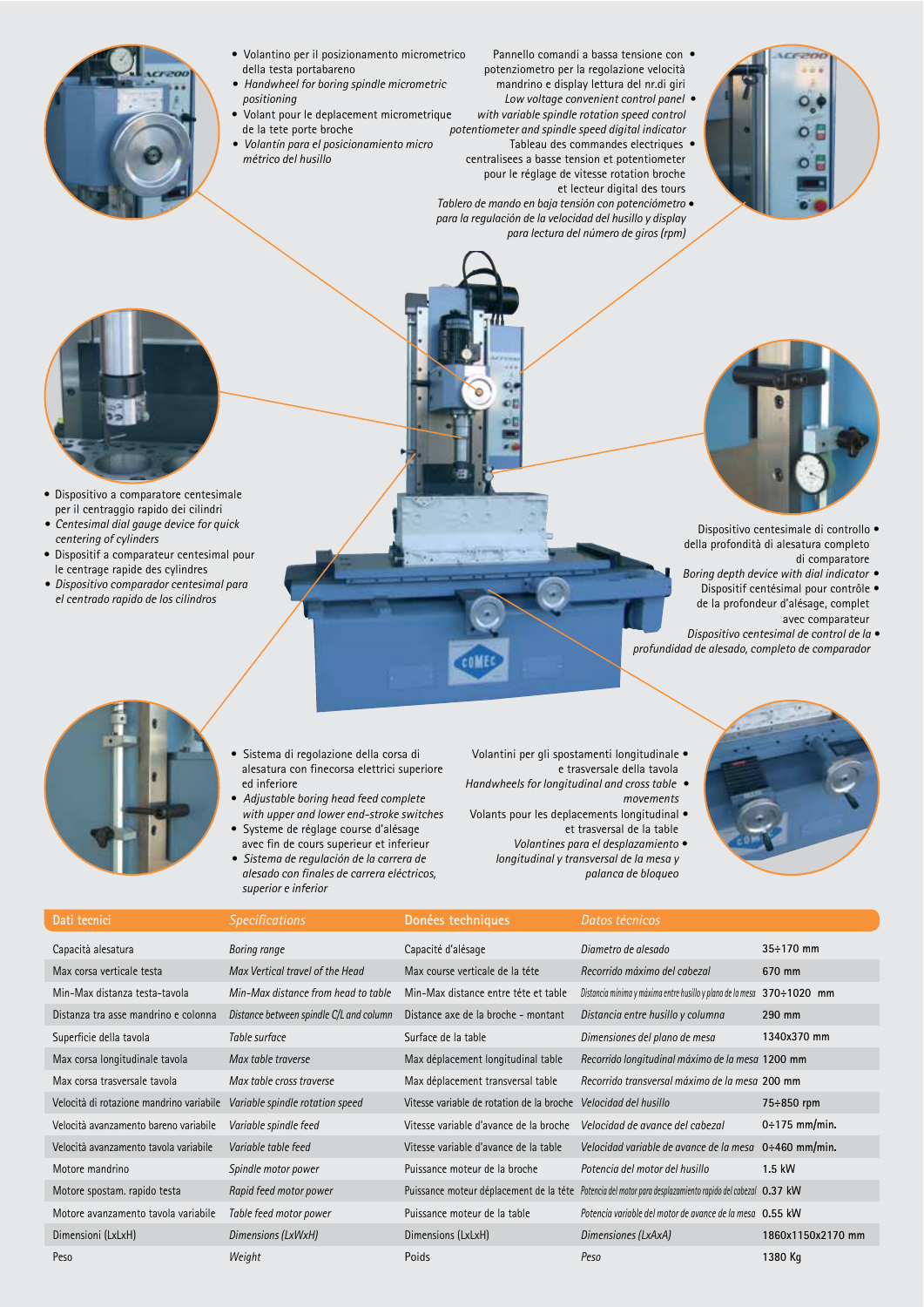

L'alesatrice/spianatrice ACF200 riunisce le due principali operazioni di ricondizionamento dei monoblocchi di vetture e camion quali alesatura e spianatura in un'unica macchina offrendo prestazioni normalmente ottenibili solo con modelli di fascia superiore: infatti, pur mantenendo dimensioni esterne particolarmente contenute, le caratteristiche tecniche consentono una notevole capacità di lavoro grazie agli ampi spostamenti longitudinale e trasversale della tavola e verticale della testa.

Le ottime qualità di finitura e precisione che la contraddistinguono sono il frutto di una combinazione tra uno schema meccanico ormai collaudato e l'introduzione di soluzioni tecniche innovative che la rendono ancor più performante e versatile.

Tutti gli elementi componenti questa macchina e già compresi nella dotazione standard, quali il sistema di centratura rapida del cilindro mediante il tastatore posto sul bareno ed il comparatore centesimale, lo spostamento rapido della testa, il pannello comandi facilmente raggiungibile e visibile o il dispositivo per il controllo della profondità di alesatura contribuiscono a rendere il lavoro dell'operatore il più rapido, sicuro e razionale possibile.

L'operazione di spianatura dei monoblocchi è possibile invece grazie al movimento automatico della tavola azionata da un motoriduttore a velocità variabile ed all'impiego di un piatto fresa con inserto CBN che si sostituisce facilmente al bareno di alesatura.

Sia nell'alesatura che nella spianatura le notevoli possibilità di regolazione della velocità di rotazione del bareno, della discesa della testa e dello spostamento della tavola tutte controllate da inverter, consentono di ottenere sempre la migliore finitura desiderata.

Tra gli accessori disponibili, oltre agli indispensabili bareni di alesatura di tre misure diverse ed al piatto fresa completo di inserto CBN, si segnalano il mandrino portafresa con attacco ISO40, il dispositivo di affilatura utensili od i vari supporti orientabili per monoblocchi o testate inclinate.

The Cylinder boring/milling machine ACF200 gathers both main reconditioning works of automotive and truck cylinder blocks as boring and resurfacing in one single machine allowing performances usually available only on higher level models. In fact, though keeping compact overall dimensions its technical features allow a wide working capacity thanks to the broads longitudinal and cross traverse feed of table and vertical feed of the head.

The excellent qualities of finishing and precision are obtained by the combination of a tested mechanic scheme together with innovative technical solutions which improve performance and versatility of the machine.

All the components offered with the machine as standard equipment like quick precision centering device with finger on the boring head and dial indicator, the rapid feed of the head, the control panel including all functions positioned to provide easy access and view of controls or the boring depth device help the operator to make his job faster, safe and easier.

Resurfacing operation of blocks is granted thanks to the automatic feed of the table driven by a motoreducer with variable speed and a CBN milling plate which is easily replaceable with the boring spindle.

Either in boring and resurfacing operation the wide possibilities of adjustment of spindle rotation speed, down feed of head and table feed, that are all controlled by frequency inverters, allow to achieve the proper desired finishing.

Among the available accessories, beyond the essential boring spindles in three different sizes and the CBN milling plate, are recommended the CAT40 spindle, the tool sharpening device or various adjustable fixtures for Cylinder heads and blocks.